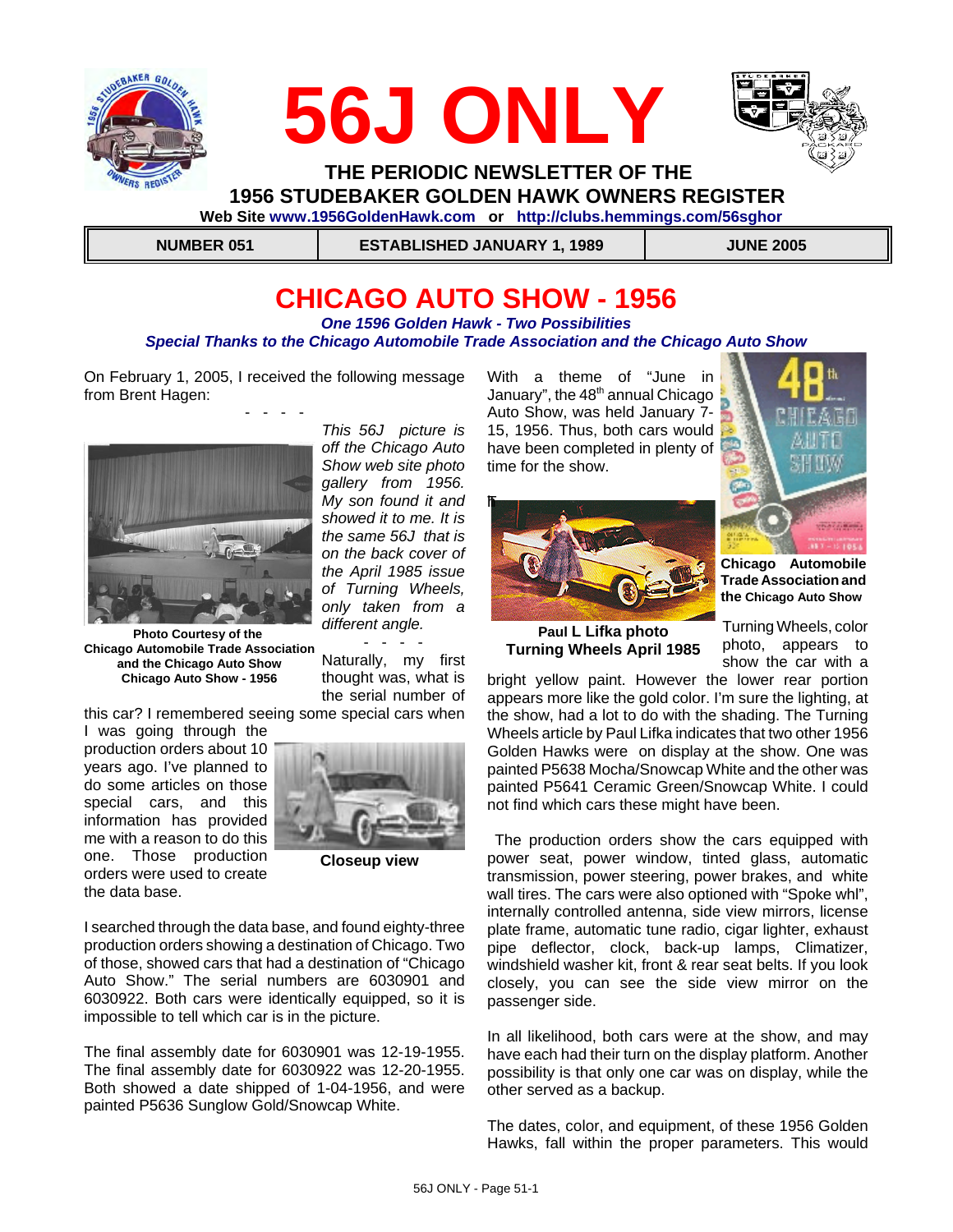seem to be pretty positive proof that these are the cars that were on display at the Chicago Auto Show in 1956.

Unfortunately, neither car is on our register, so we can't tell if either, or both, survived. Thanks to Brent, and his son for providing the picture. Perhaps, someday we will find some answers.

*Special thanks to Jerry H. Cizek III, President and General Manager of the Chicago Automobile Trade Association, for allowing us to use the photo. For more on the Chicago Auto Show, visit their fine web site at: http://www.chicagoautoshow.com/*

### **ANOTHER COMPLETION**

*Ray Martin finishes his project*



The one thing I enjoy most about the newsletter, is being able to report that another car has been restored, and/or is back on the road.

I received this

picture, along with the following note from Ray Martin of Sparta Ontario: - - - - -

"Just received the latest 56J newsletter, very enjoyable reading. I also today (2-16-05) finished the interior on our car. So it is finally finished 23 months after purchasing it from Chuck Naugle.

"It would have been done much sooner but it took about 14 months to get all the interior from Phantom Auto, as they were out of the fabric inserts for the seats. They finally got a new supply on December 04, 2004."

"The photo was taken last fall at our place when the maples were in full color. This is one of the finest cars I have restored."

- - - - - Congratulations to Ray and Vera. Ray has done several excellent restorations over the years. I'm sure this one will be of the same high quality. I hope we can see it some day at a future SDC meet.

### **Early Stewart Warner Tachometer wiring diagram:**

**This article was taken from the North Carolina Chapter Web site at http://www.ncsdc.com/**

The following diagrams are for the '55 Speedster, and '56-'61 Studebaker Hawk tachometers. These are the style that the tachometer drive/sending unit mounts between the distributor, and the distributor cap. I have re-built about 10 of these units. Only one was "too far gone" to use for anything but parts. For the most part, the main problem is the deterioration of the wires. You should be able to re-wire yours and have it work. Only once did I see the brushes worn beyond service. I went to the parts store and bought some similar small brushes, filed them to size, and used them. For the wire itself, I use 3-wire heavy duty extension cord with the black cover.

A fellow Studebaker enthusiast (Ray Brunner) has sent me some particulars on the "cable" that will work well for rewiring this tachometer. At any electrical supply or hardware store- ask for type "SJ" wire in 16 gauge, it will work nicely.

This first drawing is of the distributor mounted tach drive/sending unit. It shows a schematic, and the color-coded wiring diagram. The "white" wire is coded yellow to show up better in the drawing.

### Distributor driven unit



This next diagram is of the tachometer head itself, and a small drawing of the plug connectors. ALL the plug connectors are wired the same… regardless of their position! The view shown is of the inside of the connector, viewing the tabs you solder the wires to. Make sure ALL the connectors are wired like this!

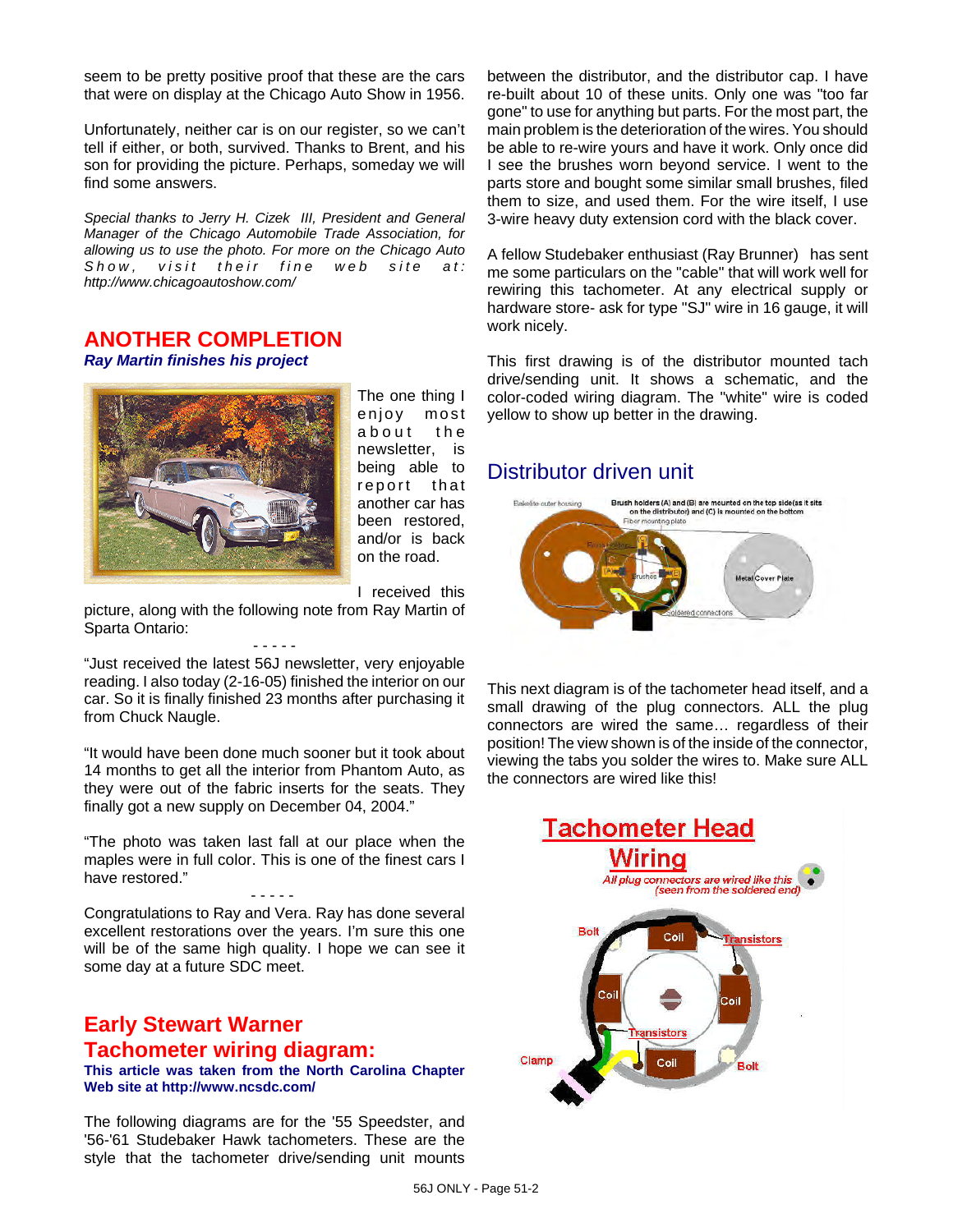### **In the car:**

This Next diagram is of the harness itself, and how it is wired in the car. The "short" section coming from the tach head is 6" long. The "long" section is 24".



The intermediate harness has a female connector on each end. The black wire coming from the tach connector runs to the accessory side of the ignition switch.

The black wire coming from the sending unit is grounded to the dash bracket.

### **SOME THINGS NEVER CHANGE**

*Better sell your car before it kills you*

I spent about six months researching magazines, books, and other literature for information on the 1956 Golden Hawk. I limited my search to comments made regarding the front end weight and how it affected handling.

I did calculations and made comparisons, weighed my cars, and got other opinions. Armed with all this information, I wrote an article, which I thought would put to rest, the notion that the 1956 Golden Hawk was too nose heavy, handled like a tank, and was a four wheeled death trap.

Six months later, Old Cars Weekly printed half the story in their February 17, 2005 issue, with the conclusion in the following week's issue. The editors took considerable liberties with the text I had submitted, but the general idea was still discernable. Finally, the world would know that the 1956 Golden Hawk's, nose heavy, bad handling, unsafe, reputation was unfounded. I had done the research, crunched the numbers, conducted my rather unscientific survey, and the results were published.

All seemed well until a letter by Jimmy Davis of Wetumpka AL was published in the April 7, 2005 issue. The title, "Dangerous 1956 Studebaker Golden Hawk" definitely caught my attention. Jimmy wrote:

- - - - *In the fall of 1956, a friend called and wanted to take me for a ride in his dad's new car. He pulled up in a '56 Studebaker Golden Hawk. I was amazed that his dad would buy a car like this. It was a very unusual car for 1956.*

*The ride that day was scary to say the least. This was the most powerful car I had ever been in. My friend always drove fast. But he had trouble controlling the car at high speed on curves and when digging out; I felt very* *lucky to get home unharmed that day. Over the years, I have remembered that car as having way too much engine for that chassis.*

*Your recent article about this car stated, "It can barely make a turn without running off the road and settling in the cornfield." A few months after my scary ride, my friend's father was going around a long curve at high speed. He ran off the road and ended up in a field. He was killed, and the car was demolished.*

- - - - Not the reaction I was hoping for. I decided to let public opinion unfold. Some vindication appeared in the April 21, 2005 issue, with a letter from John Northrup of Shelby Township MI. Under the heading, "Drive, enjoy, be safe", John wrote the following:

- - - -  *In reply to Mr. Davis' dangerous experience with a 1956 Studebaker Golden Hawk ("Sound Your Horn," April 7, 2005), no doubt the problem was exacerbated by a powerful V-8 engine, but I doubt that the overall handling was any worse than most cars of the 1950s.*

 *The keynote here is to drive the cars, enjoy them, but always stay well within their somewhat narrow limitations. They just won't steer, brake, or corner like a modern automobile. Say what you will about the bland sameness and lack of character of new cars, ya can't beat 'em for their excellent handling and overall safety compared with cars of 50 years ago.*

Then, a letter from owner Daryl Norenberg of Ft. Dick CA appeared in the April 7, 2005 issue. With a title of, Golden Hawk Swap, here's what Daryl wrote:

- - - -

- - - -

*In the April 28 issue, I read about the dangerous 1956 Studebaker Golden Hawk. I agree. I have one, and I had two bad experiences that I eventually corrected. I was coming home from a car show that I. entered. I live in a mountain type area; going around a corner, the car wanted to keep going right into the side of a hill. This happened to me a couple of times. I resolved the problem by removing the 352-cid Packard engine, sold it to another GH owner, and I replaced it with a 305 GM engine. Now it's great, much lighter in handling, and no steering problems or heat problems. I used a 350 tranny, and everything works beautiful. The Packard engine had a lot of power and was great as long as you were going in a straight line.. It was just too heavy. To a purist, I did the wrong thing, but now it's a great car and performs very well.*

- - - -

Daryl and I have spoken several times over the last few years. I wasn't aware of his harrowing experiences. I was also unaware that he had swapped engines and transmissions. At first, I thought his car might have had the manual transmission. The free wheeling aspect of this transmission would cause anyone to have heart failure while coming down a steep hill. Disengaging the overdrive is certainly, Step One. However, I checked my records, and Daryl's car originally came with the Twin Ultramatic. Unless the transmission was changed at some point, I can't understand why he would have had a problem.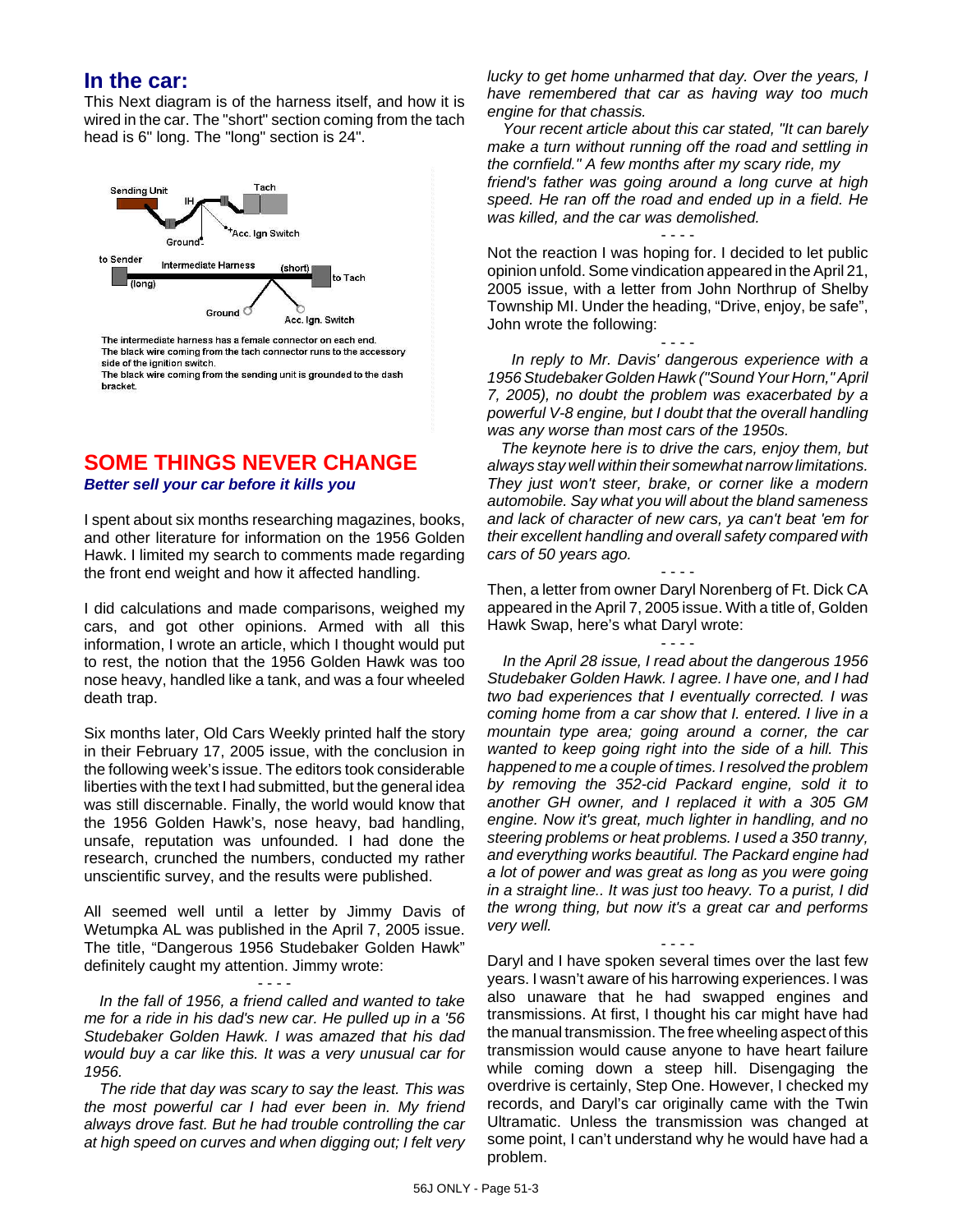I've never had a handling problem with either of my cars in 23 years, I also live in an area of the country where mountains are non existent. In Jimmy Davis' case, I feel his friend, and his friend's father, simply lacked the maturity to drive a car of this type. When you sit behind the wheel of a performance vehicle, you have to be a little more responsible. Was the car at fault, or did the problem lie with the driver?

But Daryl's case is another matter. Assuming the underpinnings on his car were in good condition, his experience is certainly worth noting. I have no reason to doubt his story. I'm sure I don't want to take to the mountains just to see if I can recreate the experience.

Owner Richard Kaufman of Tucson AZ reported a similar experience the first time he drove his car in the hills. But his car has the manual transmission with overdrive. He learned very quickly how Free-Wheeling works.

I decided that the bad press is due more to the manual transmission with Free-Wheeling, than is due to the Packard V8 engine. However, Bob Palma informed me that the 1957 and 1958 Golden Hawks used the same transmission with overdrive and Free-Wheeling. I've never heard any comments about these cars being unsafe. Yet, despite the difference in engines, the front end weight on all three Golden Hawks is about the same.

I guess people like Joe and Tomoko Hall, who drive their cars regularly, have been riding with a guardian angel in the passenger's seat. Joe has driven his car all over the country putting over 100,000 miles on it. The same would hold true for Jim & Ann Morgan, who bought their car new in 1956, and drove it more than 175,000 miles in the first ten years with the original engine. K. V. Smith has owned his car since 1959, when he was in high school. Somehow, he has managed to keep it on the pavement. Deborah Shipione has kept her car out of the ditch for over thirty years, and John Raises has done likewise for more than forty years.

Based on my experience, I stand by my story. However, there must be more to it. I'm open to the fact that there are others who feel that the 1956 Golden Hawk, with the Packard V8 is unsafe. I just haven't found it to be true. I hope I never do!

#### **MORE STUDEBAKER TOYS THAN ROOM** *Submitted by Brent Hagen, Portland, OR (Reprinted from the Toy Studebaker Collectors Club Newsletter)*

I own more Studebakers than I currently have room to display. ( Anyone else have that problem) ? This was not always the case. Back in 1989, I bought the car of my dreams, a 1956 Studebaker Golden Hawk. I had two young sons to buy toys for back then and was dismayed that I couldn't find any toy Studebakers to buy for them and myself.

My first Studebaker toy was an old Dinky Hawk that a friend found for me. It wasn't cheap but I was tickled to get it. Even though I liked all Studebakers, my overall favorite Studebaker has to be the Hawk.

Since I began collecting Studebaker models, I have sought out some of the more obscure toy Hawks I have seen in Jim Geary's original toy book. These include the Hubley Hawk. Marchesini 1956 Sky Hawk series, and the Mercury 1956 Golden Hawk. The Mercury 1956 Golden Hawk was recently re-leased by Scottoy and I was able to purchase one ( with the help from Joe Parsons) at a much more reasonable cost than the Mercury!

Along with fellow Stude Toy Club member, Ray Petros, I share an infatuation for the 1956 AMT Golden Hawk Promos and currently own about a dozen of them in various color combinations. I am currently trying to locate one in either solid Seaside Green or Seaside Green / Snowcap White to match a 1956 Hawk I acquired a year ago. Any leads would be Greatly appreciated!

A couple of my more interesting Hawks include a custom-made wooden 1956 Golden Hawk in approximately 1/15 scale that was hand carved by Roberto down in Brazil and a die-cast 1/72 scale 1956 Golden Hawk that was custom painted for me by the Shrock Brothers. .



My Roberto Hawk took about a year to receive from the time I placed my order. I submitted some 1956 Golden Hawk photos and sent a vent door for a paint sample and a swatch of fabric for matching the interior color. Robert did an

outstanding job of matching the color, even getting the small metal flake like was in the original color paint! The interior of the model came with seats, steering wheel and metal dash applique with the instruments. The exterior is also very detailed, down to such things as the antenna, side mirrors and tread on the tires.

The Shrock Brothers are great. I asked them if they could custom paint the interior of my 1/72 die-cast I ordered from them. Since it hadn't been assembled yet, they obliged me. Both the interior and exterior of their 1956 Golden Hawks are hand- painted, then assembled. Mine is Ceramic Green/Snow Cap White like my actual car.

I could go on for a long time talking about Studebaker toys, but now you know a "little" bit about which Studebaker toys are my favorites to collect. It is special that we have such a unique club to support us in this hobby. As a new member, I am very glad to have joined!

It is refreshing to see so many new Studebaker models being produced today. The quality is getting better and the prices are coming down. Even though my sons are now young adults , they enjoy collecting the new Stude toys as much as I do.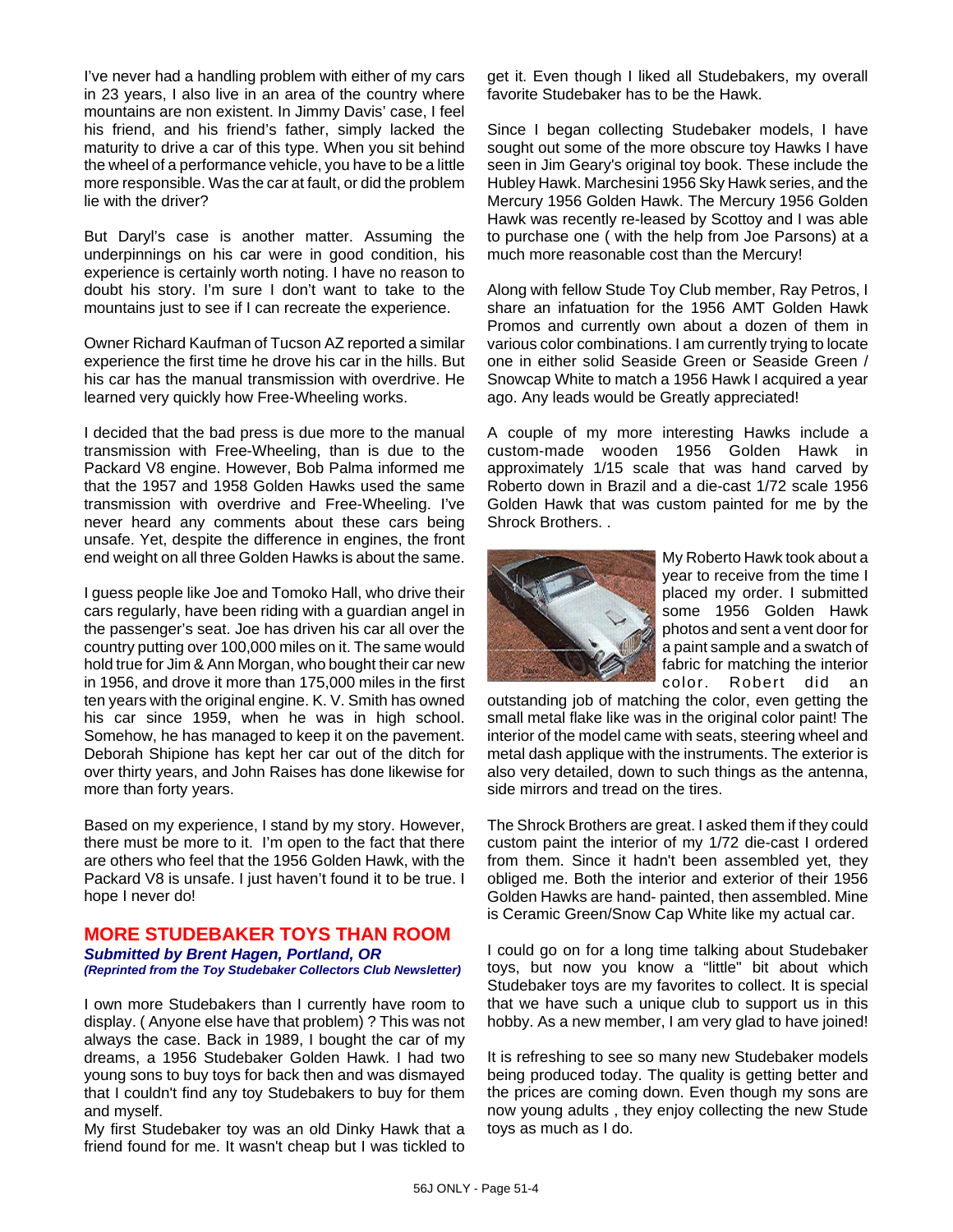### **THE NAME GAME** *"ER", not "RY", and no apostrophe*

There seems to be a conspiracy afoot to change the name of our group. I wrote about this in issue 020, but I guess I just didn't get the point across. When I named our group, I decided to use the word Register instead of Registry. I looked up the two words in the dictionary, and from what I could tell, they both mean the same thing. I chose Register because it sounded less snobbish to me.

In the ensuing years, almost everyone seems to insist on referring to us as the 56J Registry. I get letters, email, and oral communications all calling us Registry. The problem just won't go away.

I placed an ad in *Turning Wheels*, and although I checked my ad carefully, the ad came out as the 1956 Studebaker Golden Hawk Owners Registry. The ad was corrected, but then a new wrinkle was added. The next time the ad appeared, there was an apostrophe in the word, Owners (Owner's.) Eventually, it was corrected.

I sponsored a trophy at last year's SDC International Meet on behalf of our Register. To save space in the meet program, I omitted the "19" from the year, and the word Studebaker from our name. Everyone knows that a Golden Hawk is a Studebaker. I signed up as the *56 Golden Hawk Owners Register*. In parentheses, I put the words (not RegistRY).

A tripod and board in the lobby of the host hotel listed the trophy sponsors, and sure enough, there was the name, 56 Golden Hawk Owners Registry. The meet handbook listed the trophy sponsors again, and this time they used the word Register. However, they put an apostrophe in the word, Owners (Owner's.)

Last August, I submitted our web information to a web site that listed links to other sites. When I checked, the name contained both the apostrophe in Owner's, and the word registry instead of register.

Last February, I sponsored a trophy for the upcoming SDC meet in Spokane. I stumbled upon the meet web site where they listed us as a sponsor. They too used the word registry, instead of register.

I wonder, if I told people to use the word registry in our name, would they substitute register for it? That makes no sense at ll, so it just might work!

I suppose it would be easier to just change our name, but I'm not giving in that easily. I've spent most of my life swimming against the current anyway, and I'm in no mood to change now! I'm going to carry on my crusade.

Just as Fred K. Fox cringes whenever someone misuses Starlite for Starlight, I will insist on the name, Register, with the same spirit. Some day, hopefully during my lifetime, everyone will know us by our correct name.

## **MAIL BONDING**

**Letters are always welcome. If you need help or can offer advice, share it with other owners. (Edited as required.)**

### **DAN CYR Feb 2, 2005**l

I found these old pictures of my first 1956 Golden Hawk and thought you might enjoy them. I don't know about that strange dude though.

(**NOTE:** Dan sent two other pictures, but this one just begged to be included here.)



### **JIM BELLA Feb 1 2005**

1.) WOW!!! #680001 that was a great find!!!

2.) Thanks for the note that 56J ONLY #050 is now available electronically. Being able to print out a copy right here works very well for me.

3.) Last week I was up checking on the 56J Tangerine/White that JB Automotive is having restored. They thought it would be ready to go into the paint booth in a week ...maybe two.

4.) That same body shop will be doing mine in mid-March as best they can tell at this time. I figured after doing JB Automotive's two 56J's back-to-back they will have sufficient practice to do mine! On mine, they will be doing some minor sheet metal work, some fitting of panels, but mostly priming and block sanding as I plan to shoot the color paint myself. That shop's primary work is collision damage, and do the classic restorations in between crash jobs. I'm hoping the rest of winter around South Bend will be very mild so the shop doesn't fill up like it tends to do after getting hit with snow & ice storms.

### **JACK VINES March 7 2005**

A 1956 Studebaker Power Hawk 259" 2-bbl engine, complete with flywheel, clutch, pressure plate, throwout bearing, bellhousing, starter, generator, air cleaner, ready to run, weighs 690# on a hoist scale.

A 1956 Packard Golden Hawk 352" 4-bbl engine, complete with flex plate, starter, generator, air cleaner, power steering pump and transmission heat exchanger weighs 710# on the same hoist scale.

Take off the Packard power steering pump and the engine weights are damn near the same. Add a flywheel, clutch and bell housing to the Packard and it goes up about 50#. I can weigh the complete manual transmission package if someone else can give us the weight for an Ultramatic and torque converter.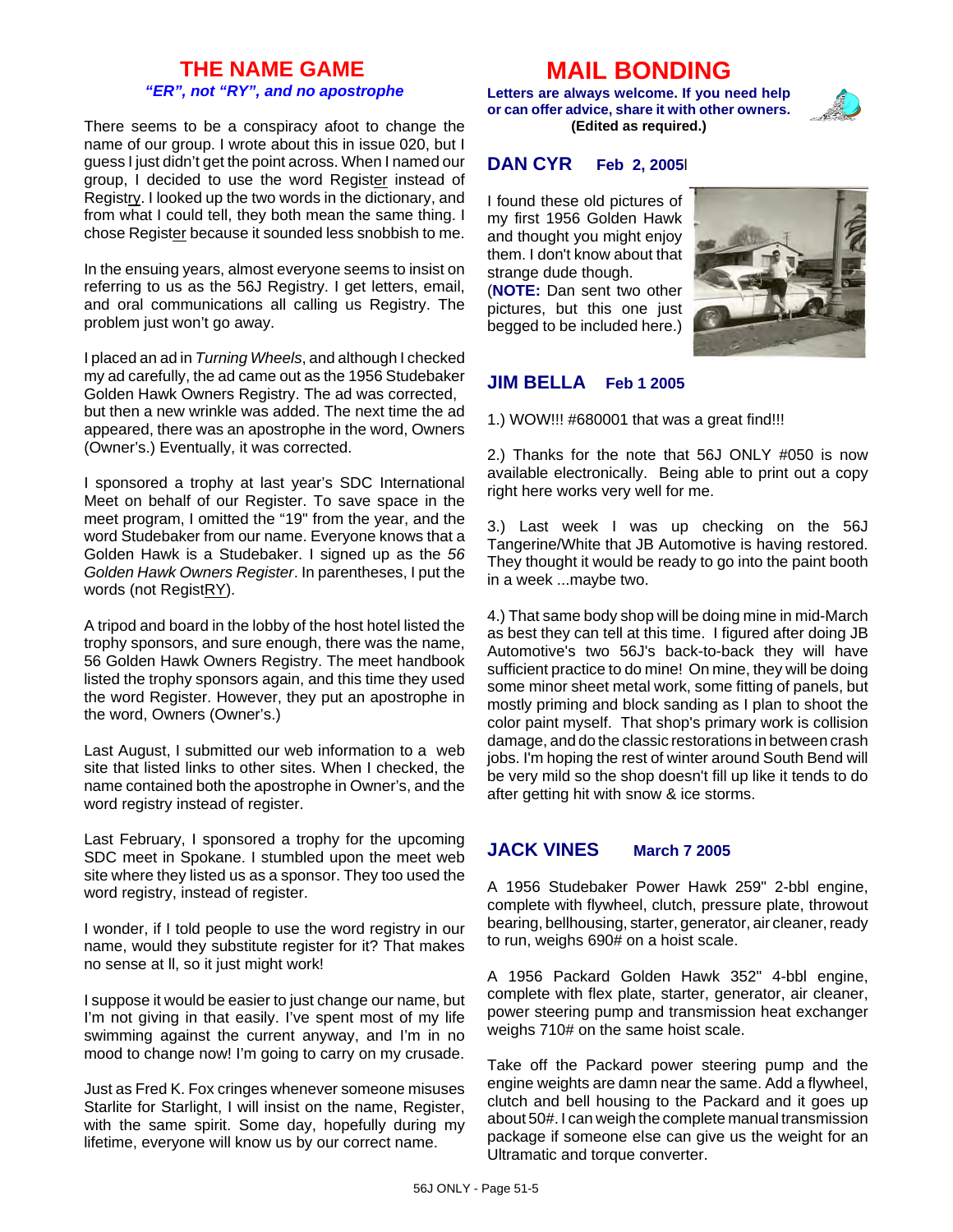### **RUBEN MARES March 8 2005**

Thanks for each 56J ONLY issue. I enjoy reading about 1956 J Studebakers and the information provided.

Silver mylar is again available from SMS Auto Fabrics in Portland OR, as you said in the last issue. A word of caution, when ordering silver mylar. Specify good backing or regular backing, they have two kinds of materials, one with good backing material and another with ordinary backing material.

I ordered 2 yards and received one of each type of backing material. Wouldn't you know it! My upholsterer put the ordinary backing on my Studebaker door panels and back interior. I still have the good yard of silver mylar for future upholstery job. I purchased my 56J Studebaker when the odometer read 02850. Now it has 15010. Must be 115010. I purchased it in July 1976, abandoned, for 200 bucks.

#### **JOE HALL Mon, 2 May 2005**



Thought you'd like to see a picture of a gathering of 56Js, taken at Rob & Veronica Kavorkian's house last Saturday near Louisville, KY.

*56Js in Kentucky* 

The doeskin/mocha belongs to my Brother-In-Law, JD Nutgrass; the late paint scheme green/white is my brother Bob's; the early style green/white one is Veronica Kavorkian's, and the gold one' is mine.



### **HERE WE GROW AGAIN**

**Since the newsletter is now posted on the web site, we will no longer print addresses and phone numbers. If you move, please remember me when you send your change of address forms.**

| 443 Terry Elswick SN 6800370  | Elkridge MD       |
|-------------------------------|-------------------|
| 444 Bryan Kinrade SN 6800119  | Winnipeg Manitoba |
| 445 Rich Metrogran SN 6031561 | Conneaut Lake PA  |
| 446 John Krauser SN 6800477   | Vestavia Hills AL |

**NOTICE: In lieu of dues, and to help keep my records correct, registration forms are mailed to owners who haven't been heard from for several years. If you receive one, complete and mail it at once or you will be dropped from the mailing list.**

# *WHEEL ESTATE*

**Due to our infrequent printing schedule, many ads may be quite old. Please let me know if the transaction has been completed.**

**Wanted:** 1956 Studebaker Golden Hawk starter Auto-Lite MDF-6008 for Packard 352 V8. NOS or rebuilt. Call Philippe 847-295-5185 or email philippe.hans@alberthans.com. (05-2005)

**For sale:** Packard engine bearings on sale: (3) sets of mains-standard \$75 ea, (2) sets of rods-standard \$75, (1) set of rods .01 \$75, (1) set of rods .02 \$75. (2) McChord (OH 6377) complete engine rebuild gasket sets \$75 ea, nos set intake valves mfg. by RMC \$100. New Ultramatic front seals \$10, nos Ultramatic torque converter p/n 6489485 \$450. Many other nos and used 56J parts available at reasonable prices. Brent Hagen, 6220 SE 55th Ave, Portland OR 97206-6800, phone 503-771-0604. ghawk352@effectnet.com (04/2005)

**For sale:** 1956 Studebaker Golden Hawk, \$23,000, exceptional condition, all original, 57,000 miles, call Bob 678 488 8884 (Atlanta, GA) or email dickhaus@aol.com (04-2005)

**Wanted:** Recently rebuilt Packard 352. Deborah Shipione, 520-735-0155, scipio333@yahoo.com

**For sale:** Have 56J parts for sale. Distributors, intake manifolds and water pumps w/ correct casting dates, carbs, hydrovac units and power steering pumps. A few other Studebaker parts available also. These are good used parts saved from my grandfather's Studebaker dealership in Fairport N.Y. Contact me, Timothy Richards, with requests at richardt@bloomington.in.gov (03-2005)

**For sale:** Due to the arthritis in my hands getting worse I will not be able to complete the restoration of '56J K 7 284. I collected Hawks for 25 yrs and saved the best pieces for this restoration. Car was SnowCap Green & white as were the two other cars that I bought and disassembled for parts. All pieces are there. All sheet metal and the body and chassis has been sand blasted and primed. Most sheet metal items there are two of and all are good. Motor is rebuilt and the original motor to #284. She is an automatic ( believe rebuilt as had dealer tag stated such when I bought out a Stude dealership). Have 2 power brake units and car was not power steering. Body is on rolling chassis and only rust thru was trunk corners. ( Classic Ent patch panels go with car). Decent interior pieces for excellent patterns are included. Some items there are three of, IE. radios, rear fins, trunk lids, front suspensions front fender sets, Nice original white steering wheel. Would consider as a partial trade a nice running Stude pick up. \$6500. Would require a couple pick up trucks and a car trailer to haul all that there is here for #284. I hate to end this project but my doctor advises that I should! Contact: emontgomery@lairdplastics.com (03-2005)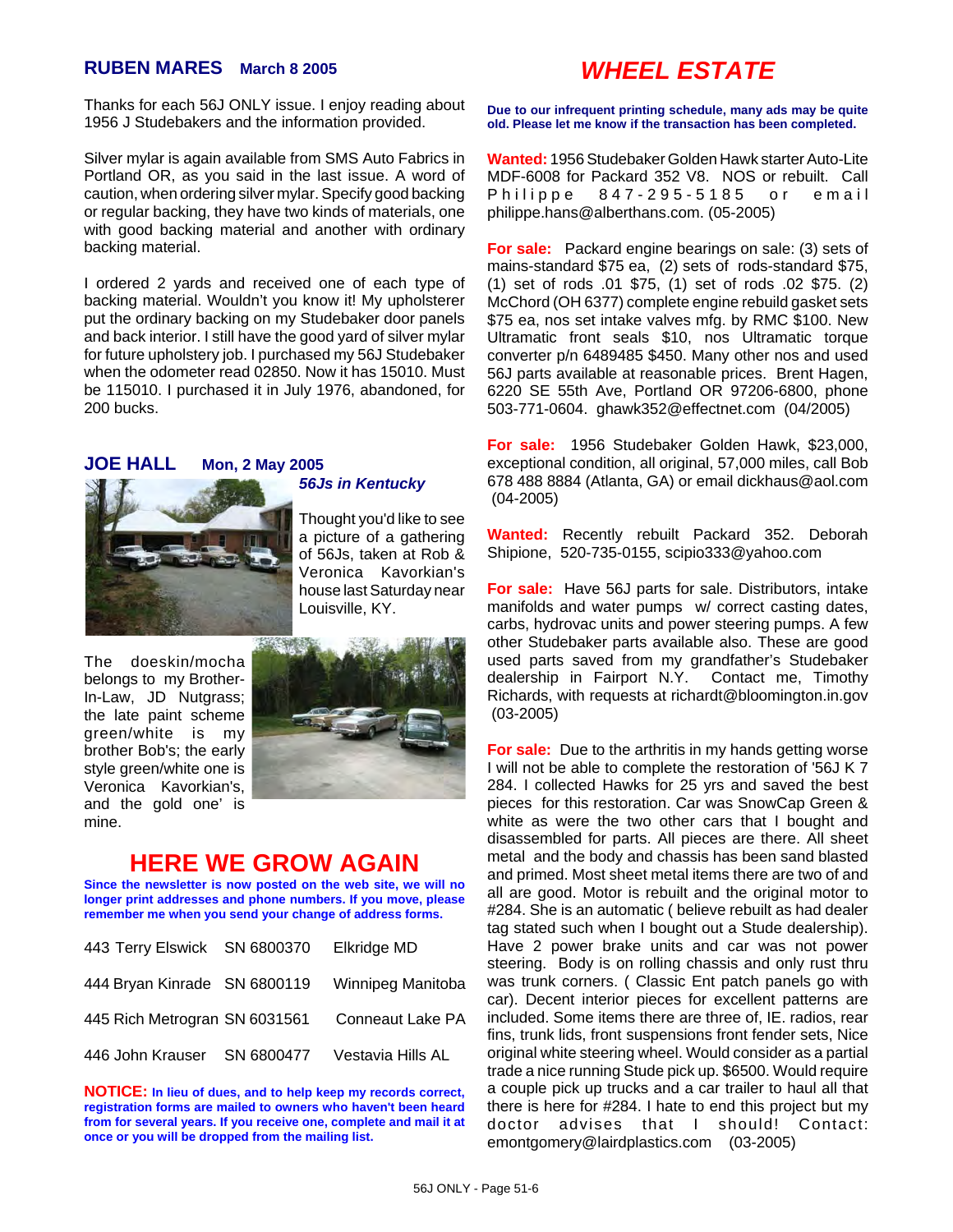**Wanted:** "Packard" grill crest (emblem) # 391375. Fits 1948-1950 models W/fasteners. Also part No. 29326P (bullet) ornament, radiator grill panel for 1951 Studebaker. Also # 293310 ring radiator panel ornament, prime, for same W/fasteners. NOS, excellent please, to match quality of parts I now have. Don Girvan, 273 Shediac Rd., Moncton N.B. Canada E1A 2S5. (02-2005)

**For sale**: New 374 CID Packard V-8 engine, still in the original factory crate. Dave Newton, 270-442-7988 (days) (12/2004)

**Wanted:** Looking to find lower aluminum molding for drivers side rear fender for 56-J. Does not have to be nos, just no pitting or deep gouges please. Hope you can help. I need this one piece to complete a set. Jim Kranak jimmijim8@yahoo.com Ph. 304-723-5253 (11-2004)

**Wanted:** Packard V8 forged crankshaft. Also, information and experiences from any members who have used or even seen a forged crankshaft. Jack Vines, Packard V8 Ltd. 3227 E. 28th Avenue, Spokane, WA 99223 PackardV8@comcast.net (01/2004)

**For sale:** NOS and used 56J parts. New carb overhaul kits \$25. I can repair most tach sending units and I rebuild sending unit to tachometer cables. Brent Hagen, 6220 SE 55th Ave, Portland OR 97206-6800, phone 503-771-0604. ghawk352@effectnet.com (11/2003)

**For sale:** "352" overhauled, unfired, auto trans, Saginaw power steering, extra torque and intake, many other extra, make offer, may part out. 541-424-3112, 541-740- 6079. Don Wagner. (10-2003)

**For sale:** 1956 Golden Hawk used parts & literature: #403502 pressure plate \$50.00, #461543 bell housing \$150.00, # 440529 flywheel \$100.00 #473176 clutch plate\$40.00, #6403546 clutch release lever & ball stud \$35.00, #465306 release bearing \$20.00. \$350.00 for all. Can have clutch plate & pressure plate rebuilt for additional cost. # 440893 intake manifold \$35.00.#1312185 hood ornament \$75.00. # 1312079 lower grill molding chrome \$35.00.# 440842 timing chain \$20.00. #440843 timing gear \$20.00. #440841 crank sprocket \$20.00.Packard Delco starter motor with solenoid \$75.00. Small folder of entire 56Stude auto line \$20.00. Large folder of 56 auto line \$35.00. Large folder of only 56 Hawk line \$35.00.56 Golden, Sky & Power Hawk F fender chrome strip #1312503 good cond \$30.00. 56 Golden, Sky & Power Hawk door chrome strip # 1321106 good cond \$25.00 ea. Will trade some of above for 56J power brake unit (hydrovac). Shipping extra. John Raises email: avantijohn@yahoo.com (10/2003)

**For sale:** 1956 Golden Hawk in Original Mocha/Doeskin, standard trans, dual carbs. Beautiful restoration, \$25,000. Call Ken Huggins, Columbia SC 803-296-5789 (07/03) **For sale:** 1956 Golden Hawk Ultramatic \$12,500. Family Auto Sales, Inc., 3300 25th Ave., Gulfport, MS, 39501. Phone

228-864-8220, Fax 228-868-3883. (02/2003)

**Wanted:** Column gear selector shaft upper bracket 1539833 for Ultramatic w/power steering. This is the part right below steering wheel and has detents for trans selector lever. Good used is fine. Thanks, Kendall A. Gibbs MD, lebaron41@yahoo.com 401-247-2015 (04/2003)

**Wanted:** Shift Rods and shift levers for T-85 trans. Part #'s 1540179 and 1540207 shift rods and 1539603 and 1539601 shift levers. These parts are for a non-power steering car. Please call Randy at (856)358-7585 or e-mail R6Stude12@msn.com (10-2002)

**For sale**: solid 56J body, doors, rear fenders, all trim, tail light lens-perfect. One set of NOS side grills, Good hood, excellent trunk, stainless trim, glass, tachometer, sending unit, clock, dash face plate, glove box door, 4 barrel carb, 3 spd overdrive trans, bell housing, clutch, pressure plate, linkage, restored window flippers right and left, fins, roof belt molding, interior roof plastic bands and steel holders and brake drums. Other STUDE parts available. Dwayne Jacobson, 2620 Lakeview Dr, Junction City, WI 54443. 715-341-9470 or studebaker@g2a.net



1956 Golden Hawk 1:72 scale model diecast. Pick from any of the standard 1956 colors. \$70.00 + \$5.00 S/H. Shrock Body Shop, 3999 Tyrone Pike, Coalport PA 16627. (04/2004)

www.shrockbrothers.com/72nd\_scale.html

**THE** *PACKARD* **PAPERS**, for the *Packard* enthusiast, printed on antique letterpress, *Packard* Ivory paper with black printing. The Packard Papers, 288 Whitmore St., #211, Oakland CA 94611, 510-655-7398.

### **1956 GOLDEN HAWK SERVICES**

**Ranco Heater Valve Repair**. Your heater valve/s repaired or will send you a rebuilt one. I must have your old rebuildable core. It must be the same type you are ordering



because I do not have a lot of cores. If you not have a valve and there is a \$50.00 core charge. These valves are very hard to find. Valve or rebuild - \$65.00 Price includes return postage. Downeast Studebaker, 314 Rosewood Rd. Goldsboro, NC 27530 919-734-7755 e-mail: sanjim76@earthlink.net (02/2005)

**Exhaust extension PN AC-2754** Originally available on 1956 Hawks and station wagons. Chrome finish. Dresses up tailpipe and prevents gasses from marring

car finish. \$65.00 ea. **1-104 Oil Filter Decal** \$6.00 ea. **1- 083 Valve Cover Decal** (2 required) \$6.00 ea. All items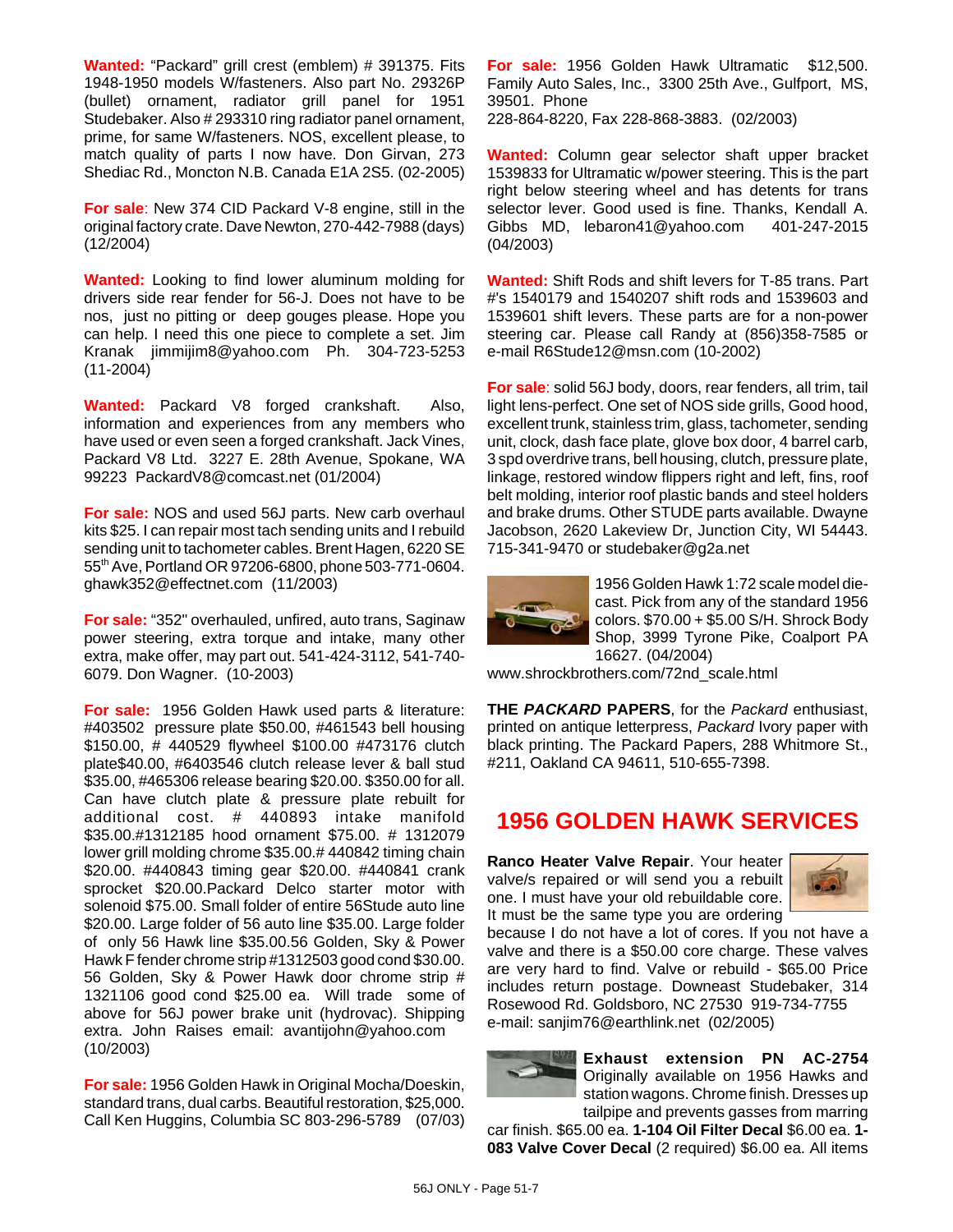plus 10% shipping. Studebaker International, 97 North 150 West, Greenfield IN 46140-8562, 317-462-3124, FAX 317-462-8891, Website: www.studebaker-intl.com Email: info@studebaker-intl.com (08-2004)

**Recast Steering Wheel PN 1540647,** white, 17", just like the original, includes the four rings around the ribbed area. \$575.00 + \$25.00 S/H. Shrock Body Shop, 3999 Tyrone Pike, Coalport PA 16627. (04/2004) www.shrockbrothers.com/steering\_wheels.html

**New AC pulley** for adding air conditioning to your 1956 Golden Hawk. Aluminum pulley, \$250.00 + \$20.00 S/H. Includes a new extra long bolt, 3/4" x 3". Jack Nordstrom, 4975 IH-35 South, New Braunfels TX 78132, phone 800- 775-7077. (04/2004)

**Electronic Ignition Modules** for your 1956 Golden Hawk. Use the tachometer sending unit with the points system. John Brooks, 1821 Ft Worth Hwy, Weatherford TX 76076, Tel 817-594-0840. www.studebakerfarm.com or Email to studefarm@yahoo.com.

**Packard V8 Cam Retainer Plate and Cam Spacer**.

Toward the end of V8 production, Packard redesigned these pieces to raise oil pressure and stop lifter noise. If you are rebuilding a 56J V8, you MUST replace the original parts with these two pieces, however, until now, you would have had a problem, as they were No-Longer-Available from any vendors known to us. We needed parts for our engines, so made some on a CNC mill in A2 Heat Treated Tool Steel. As a favor to club members, we will make the set available for \$75, shipping included. They will be the most beautifully finished part on your engine. Packard V8 Ltd. 3227 E. 28th Avenue, Spokane, WA 99223, email PackardV8@comcast.net We prefer PayPal, cashier's check or money order. (02/2004)

#### **Ultramatic Transmission Shift Indicator**.

Bill Glass, 18 Lorenz Dr, Valhalla NY 10595. \$40.00 + S/H Diecast Metal, with a clear casting, and indented letters pre-painted from the rear. 914-761-5788 or BondoBill1@aol.com (02-2004)



**Reproduction trunk escutcheon** for 1956 C-K cars, \$75.00. Myer's Studebaker Parts 130 Main St, PO Box 276, Duncan Falls OH 43734. Phone 740-674-4897, FAX 740-674-7170, Email spookys@1st.net or Visit our web site at www.myersstudebaker.com (03/2004)

**Ultra400 Automatic Transmission Conversion** for your 1956 Golden Hawk. Enjoy the difference and confidence. No puking overflow. More power to the wheels. For more information contact: Jack Nordstrom, 4975 IH-35 South, New Braunfels TX 78132.



**1956 Sky Hawk and Golden Hawk headliner trim bows.** One set consisting of 3 pieces with ends tapered. \$110.00 per set (includes shipping). Myron McDonald, 417-678-4466 or 417-678-2631, email pmeyer@hdnet.k12.mo.us

**Rebuilt 56 Golden Hawk fuel pumps**, both Carter and AC Delco, \$75 exchange (I must have your old fuel pump, or a \$50 core charge). Add \$10 for shipping. Gary Capwell 3441 Sandringham Dr. N.E. Salem, Oregon 97305, Phone 503-365-3296 Email mocha56j@comcast.net (01/00).

**Rebuilt Packard water pumps** for sale \$95, plus \$10.00 for shipping, no core charge. Contact Brent Hagen, 6220 SE 55th Ave., Portland, Oregon 97206-6800. Phone: 503-771-0604. E-mail: ghawk352@effectnet.com

**Reproduction Tail Light Lenses** 1956 C-K part# 1312694, \$49.00 ea. Chuck & Chris Collins, 2410 W Freeway Lane, Phoenix AZ 85021, 602-995-5311, FAX 419-858-5900, Email chuck@studebakerparts.com. On the web at :www.studebakerparts.com

**Transmission Puke kit-II**: Stop that fluid from belching out the dip stick tube on start up. \$5 ppd. Mail check to Brent Hagen, 6220 SE 55th, Portland, OR 97206-6800

#### **1956 Golden Hawk Window Price Sticker**

| THE STUDEDAKER<br>GOLDEN HAWK |   |
|-------------------------------|---|
|                               |   |
|                               | ٠ |
|                               |   |
|                               |   |
|                               |   |

The design is based upon the general design of stickers which were actually done during the period 1959 thru 1966. Send \$40 along with serial number and options/accessories which were originally on your car (a copy of the

production order would be very helpful.) If your car has been repainted and options/accessories added or deleted and you want the sticker to reflect the car as it is now just include the information. I have all of the prices. Questions, telephone 708-479-2658 or Richard Quinn 20026 Wolf Rd. Mokena, IL 60448. rtq11@aol.com

# **STUDEBAKER VENDORS**

**www.StudebakerVendors.com** Just a "click" away from a host of vendors who can help you with your project. Most vendors have Email, and many have on-line shopping carts. Studebaker Vendors, your one stop shopping mall.

**Studebaker parts**, N.O.S. and excellent used parts. Phil's Studebaker, 11250 Harrison Rd., Osceola IN 46561, Ph 219-674-0084, email *Stude67@aol.com* See our web page at *www.studebakervendors.com/phils.htm*

**HIGH PERFORMANCE Reproduction** Parts & Accessories. Lionel Stone Studebaker, 4476 Matilija Avenue, Sherman Oaks CA 91423, 818-990-8916 phone/fax. *www.studebakervendors.com/lstone.htm*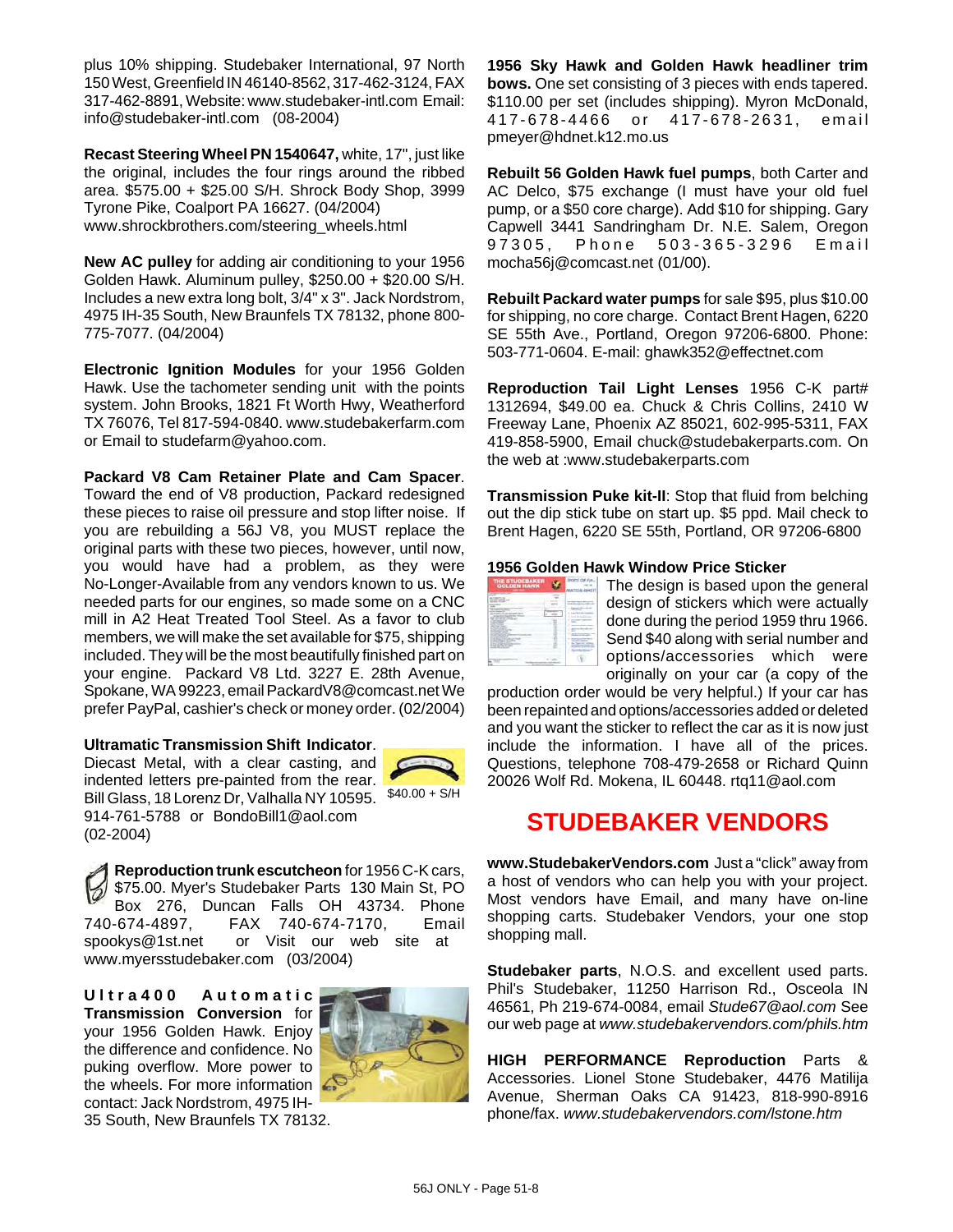**A LARGE STOCK** of Studebaker parts from 1934 - 1966, plus locating services. Hours by appointment. Call anytime, especially early evenings and weekends. 25 years Studebaker parts experience, Joliet Studebaker Service, Robert Kapteyn (Sr.), 112 Bissel Street, Joliet, IL 60432, 815-722-7262, Internet: *rkapteyn@mcs.com*.

**Bondo Billy's merchandise web store** has T-shirts, sweat shirts, license plates, mugs, steins, mouse pads, etc. Silkscreen or custom printed with photographs & drawings. *www.bondobilly.com/store.html*

**NEW & USED** Studebaker & Packard parts. Mechanical, electrical, & trim, engine, transmission. Stephen Allen's Auto, PO Box 559 Newberry, FL 32669 352-472-9369. *www.mystudebaker.com*

**STAINLESS STEEL EXHAUSTS** available for 1956 Golden Hawks, standard size or 2-1/4" diameter. Stainless Steel OEM style mufflers for above systems, quiet or loud tone also available. Silvertone Exhaust Systems, 118 Culloden Rd., Ingersoll Ontario Canada N5C 3R1, D. Simmons 519-485-1966, Mon. - Fri. 9 a.m. - 8 p.m. EST. *www.studebakervendors.com/silverto.htm*

**UPHOLSTERY**, **HEADLINERS, TRUNK MATS** for 1956 Golden Hawks. Do this part of your restoration right, too. Rene & Bonita Harger, Phantom Auto Works, 311 E. Anderson Ave., Knoxville TN 37917, 865-525-6025. *www.studebakervendors.com/phantom.htm*

### **56J CLUB ITEMS** *ALL PROCEEDS HELP MAINTAIN THE REGISTER*

**1956 STUDEBAKER GOLDEN HAWK PARTS CATALOG.** 320 pages. Includes specifications, part numbers, illustrations, indexes, utility items, and accessory codes, and a list of service bulletins (add \$10.00 foreign S/H).



\$38.00

 $= 1956$ **STUDEBAKER**  $\sqrt{3}$ **GOLDEN HAWK**  $\begin{picture}(120,10) \put(0,0){\vector(1,0){10}} \put(15,0){\vector(1,0){10}} \put(15,0){\vector(1,0){10}} \put(15,0){\vector(1,0){10}} \put(15,0){\vector(1,0){10}} \put(15,0){\vector(1,0){10}} \put(15,0){\vector(1,0){10}} \put(15,0){\vector(1,0){10}} \put(15,0){\vector(1,0){10}} \put(15,0){\vector(1,0){10}} \put(15,0){\vector(1,0){10}} \put(15,0){\vector($ 

\$22.00

**1956 STUDEBAKER GOLDEN HAWK AUTHENTICITY GUIDE.** Documents most of the quirks with 30 color photos and all decals shown. The guide is divided into sections covering the engine, exterior, interior, trunk, paint and accessories (add \$10.00 foreign S/H)

#### **1956 STUDEBAKER MANUALS ON CD**

The Parts Catalog, Authenticity Guide, 1956 Car Owners Manual, 1956 Accessories Catalog, and the Warner Overdrive Manual in PDF format, viewable with Adobe® Acrobat® Reader (included).

#### **56J ONLY NEWSLETTERS ON CD**

All the back issues, up to the current one, in PDF format, viewable with Adobe® Acrobat® Reader (included).



\$11.00

日会国 **第一** 

#### **1956 STUDEBAKER GOLDEN HAWK PRODUCTION**

**ORDERS ON CD** The complete set of all 4073 Production Orders for 1956 Golden Hawks, produced directly from our data base. PDF format, viewable with Adobe® Acrobat® Reader (included).



\$11.00

**COPY OF THE ORIGINAL PRODUCTION ORDER** for your car. Directly from the microfilm, so the only mistakes are those made by Studebaker. Send serial number. 00

|  | <b>DECALS(APPLIQUES)-TAGS-PATCHES</b> |  |
|--|---------------------------------------|--|
|  |                                       |  |

**PATCH** 4-1/2" x 2-1/2" Can be sewn or glued to a cap or shirt. Red on white background.



**RE-OIL FILTER ELEMENT EVER**<br>2000 MILES OF OFTENE





| <b>OIL FILLER CAP, blue/buff</b>             | \$3.00. |
|----------------------------------------------|---------|
| <b>OIL BATH, yellow/black</b>                | \$4.00. |
| <b>SEAT BELT, red/black/white (need 2)</b>   | \$3.50. |
| <b>GENERATOR FIELD TERMINAL TAG, red</b>     | \$1.50. |
| <b>TACHOMETER SENDING UNIT TAG, red</b>      | \$3.00. |
| <b>CLUB ROSTERS</b> (send SASE, owners only) |         |

*Make checks payable to Frank Ambrogio.*

# **56J ON-LINE STORE IS OPEN**

*Order any item using credit card or PayPal*

I have opened a PayPal account which allows me to now accept credit cards over the internet. The new on-line store is accessible by going to the web site at www.1956GoldenHawk.com and clicking on the "Publications and Products" button.

All the products are listed, so you can add them to your shopping cart. Once you've finished your shopping, you simply follow the check out procedure. If you would rather pay by check, you can print the order form, fill it out, and send it with your payment.

I can also accept donations via PayPal and credit cards. Just click on the "Make a Donation" button located on the home page. This will take you to the donation page where you can use your credit card or PayPal account. You can still print the form and mail it if you prefer.

There is a charge to me to handle sales this way, so I've added \$2.00 for shipping on each of the two books. The Register doesn't make any money on these two items, and the PayPal fee would cause them to be sold at a loss. All other items are still shipped at no additional charge.

0ne hundred percent of all money taken in through the sales of our products, or by your donations, is put back into the Register's treasury. Despite rising printing and postage costs, thanks to you, we are still in good shape.